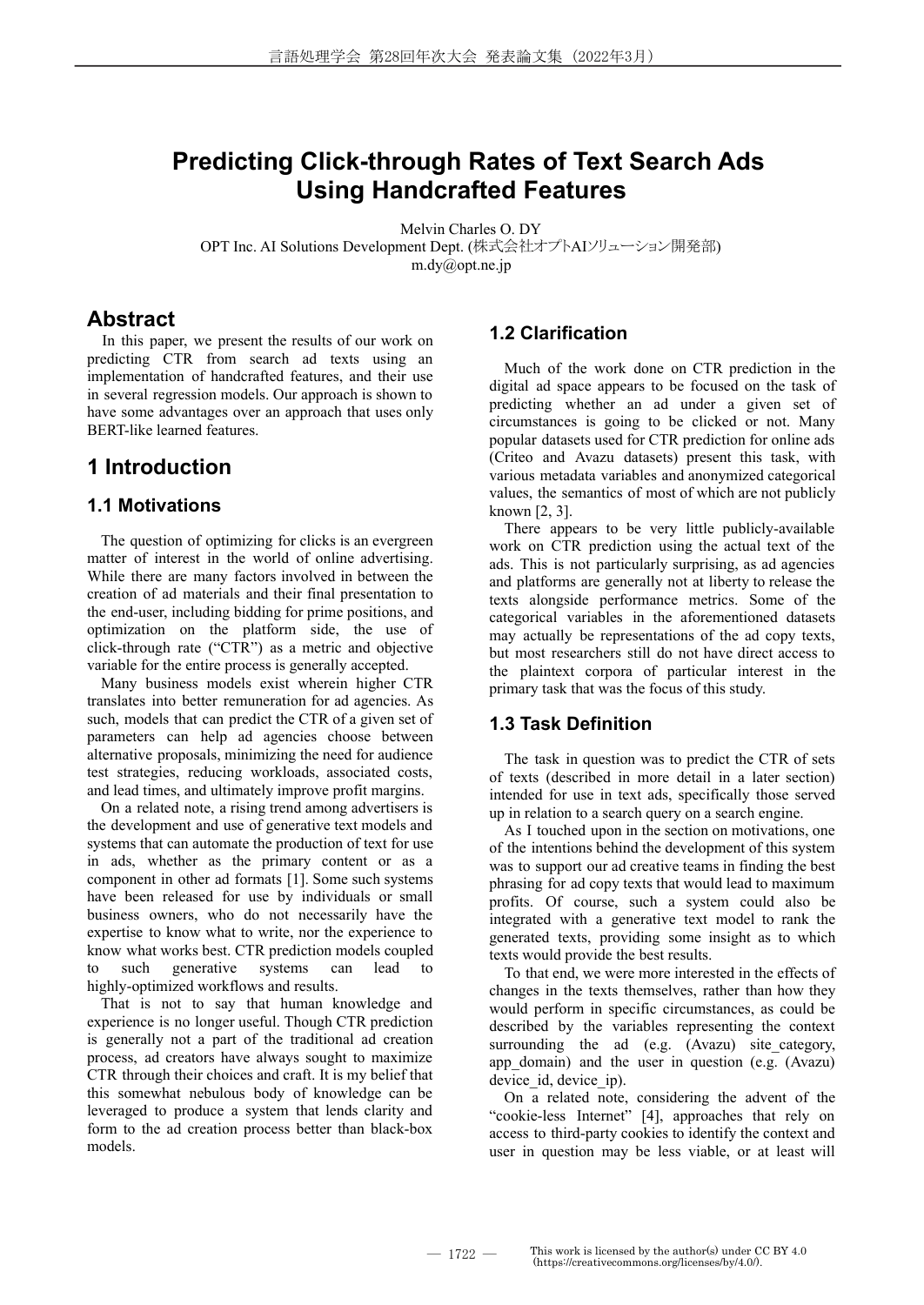become more challenging. This could mean a shift away from strategies that target specific user segments or even specific users, and back towards focusing efforts on the ads' contents to maximize clicks. This was a consideration that partly informed our decision to focus on the primary task as described.

## **2 Our Approach**

#### **2.1 Handcrafted Feature Extraction**

Of central interest to this study was the development and testing of a feature extractor that used input from our creative teams, with regards to what they thought were factors that affected the performance of our ads.

In a preceding internal project, we had the goal of identifying factors that were adjustable or controllable within the ad creation process; the idea being that if we could analyze ads and metrics such that we could tell which elements contributed to better CTR, our creative teams could adjust their future work to incorporate more of those elements. Conversely, elements that actually tended to decrease CTR were also identified, and were to be avoided whenever possible in future work.

A subset of this previous work was directly related to the text used in banner ads. Although not expressly developed for the analysis of search ads, we deemed there was sufficient overlap that the schema could be used to explicitly extract features that could be used to gain insight into search ads as well.

The feature extractor developed using this tag schema was built on aggregations of regular expressions. When a regular expression representing certain words or phrases turned up a match, a tag was assigned to the text in question.



**Fig. 1 Example of configuration for a tagger**

For any given singular ad, there are multiple text fields, so each field was tagged separately, such that the resulting handcrafted feature (hereafter referred to as *"tag-based feature(s)"*) column count for a given expanded search ad was  $866 * 6 = 5,196$ . However, this was a very large number of sparse dimensions, so it was reduced by aggregating tags by merging the features of the 3 ad title fields together and those of the 2 description fields together, such that the resulting number of tag-based feature columns was  $866 * 2 =$ 1732. The only exception to this is the LightGBM experiment detailed below, as we ended up applying a different means of reducing dimensions in that case.

Metadata features were also converted into n-hot encodings. This amounted to a column count of 964, a majority of which were representations of the account IDs associated with the ads.

Input text: 【オトク】予約購入するとなんと10%オフ!



**Fig. 2 Handcrafted feature extraction**

These features were extracted and saved to disk, to reduce the amount of computation and time needed during training.

Although not explicitly examined in this study, the handcrafted features are also directly translatable into outputs that can inform end-users as to what textual features affect the predicted CTR.

## **3 Experiments**

We performed experiments in several different paradigms. These were all performed using scikit-learn or PyTorch on Google Colab instances, generally with a maximum of 12GB RAM and 16GB VRAM. Input tensors used in training and validation were also cached to disk after generation during the first epoch to reduce processing time.

### **3.1 Data**

We used data collected using our company's ad performance tracking systems. Specifically, we used the metadata, text fields, impression and click counts for Japanese language expanded text ads on Google, which were active between 2017/07/01 and 2021/02/24 (the time of extraction), compiled by month, grouped separately by ad ID and device type. The individual ad IDs (as opposed to ad account IDs) were not factored into learning. We also filtered out instances with fewer than 100 monthly impressions.

| Table 1. Data fields used |                                                                     |  |  |  |
|---------------------------|---------------------------------------------------------------------|--|--|--|
| Metadata                  | Ad account ID, year and month, device<br>type, network type,        |  |  |  |
| TD Fields                 | Ad title 1, ad title 2, ad title 3,<br>description 1, description 2 |  |  |  |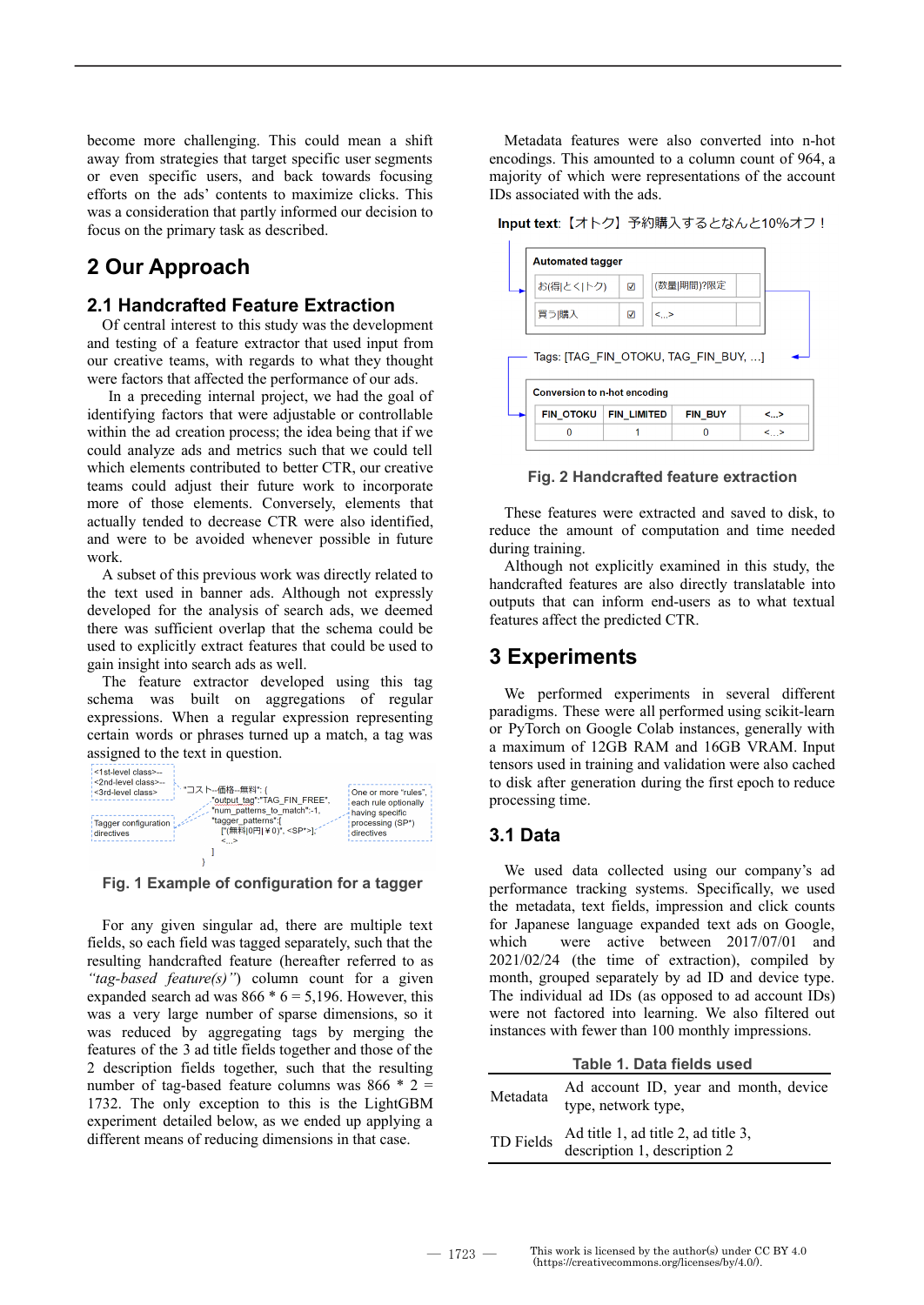The functions and limitations of the individual TD (title and description) fields are explained here: [5].

The total row count was 1,453,181. Train-validate-test splitting was performed with ratios of 0.7, 0.2, and 0.1 resulting in 1,017,227 training rows, 290,637 validation rows, and 145,317 test rows.

#### **3.2 LightGBM**

Using the n-hot encoded tag-based features did not show very promising results in the short time we devoted to this confirmatory experiment. Instead, we converted the permutations of the n-hot tag-based features *per TD field* and assigned integer values to be used as categorical value indices. We then performed a K-fold (n\_splits=5, shuffle=True) training regime using the metadata fields as categorical features and the categorically-encoded feature fields.

#### **3.3 Multilayer Perceptron ("MLP")**

After experimenting with various network shapes (partly informed by [6]), layer depths, and node counts, we achieved the results presented in the next section with a network with 5 hidden layers of 600 nodes each. The input used n-hot encoded metadata fields (964 columns) and n-hot encoded TD feature fields (866 + 866); the activation function was ReLU.

#### **3.4 Fine-tuned DistilBERT**

We decided to perform our experiments using DistilBERT-base-japanese [7]. We selected DistilBERT because it has been shown to perform only slightly worse than a comparable BERT model, while reducing memory and processing requirements by more than three-quarters, which was in line with one of our end-goals of producing an interactive web-based tool.



#### **Fig. 3 Including metadata features as text for DistilBERT**

We took the DistilBERT-base-japanese model publicly available via HuggingFace, and fine-tuned it using the DistilBertForSequenceClassification [8] class with num labels=1. The input for this model was expected to be text strings, so I converted the existing n-hot metadata encodings using the column headings, joined them with [SEP] tokens, and prepended them to the composite ad title and composite description strings, also separated with [SEP] tokens.

#### **3.5 Ensemble**

A very simple ensemble model that took the results of predictions from two disparate models and presented the mean of those values as its prediction was also developed. The internal models were an instance of the aforementioned MLP models and a fine-tuned DistilBERT model. The input for the MLP portion was n-hot encoded metadata and tag-based features. The DistilBERT portion was provided with the TD strings joined by [SEP] tokens.

#### **3.6 Joint Learning**

Finally, taking cues from [9], we constructed a joint learning network using discrete subnetworks for each modality of data, with another network built on top, using the concatenated hidden states of the subnetworks to perform the regression task.



**Fig. 4 Diagram of Joint Learning Model**

The figure above shows a joint learning model using 3 subnetworks, one for each modality of data. The three subnetworks and the regressor network (depicted after the concat step) all use MLP-like networks with dropout.

### **4 Results**

The results presented in Table 2 are based on tests using the same test data, with the exception of the LightGBM experiment which was evaluated with K-fold cross-evaluation. The ground truth values for CTR are in decimal form  $(0.0 \sim 1.0)$ , and the predicted values are normalized to the same scale before computing the error values.

The results in Table 3 describe the percentages of test cases that could be classified under the following categories:

Overshoot – predicted value was greater than the ground truth value by more than 0.05.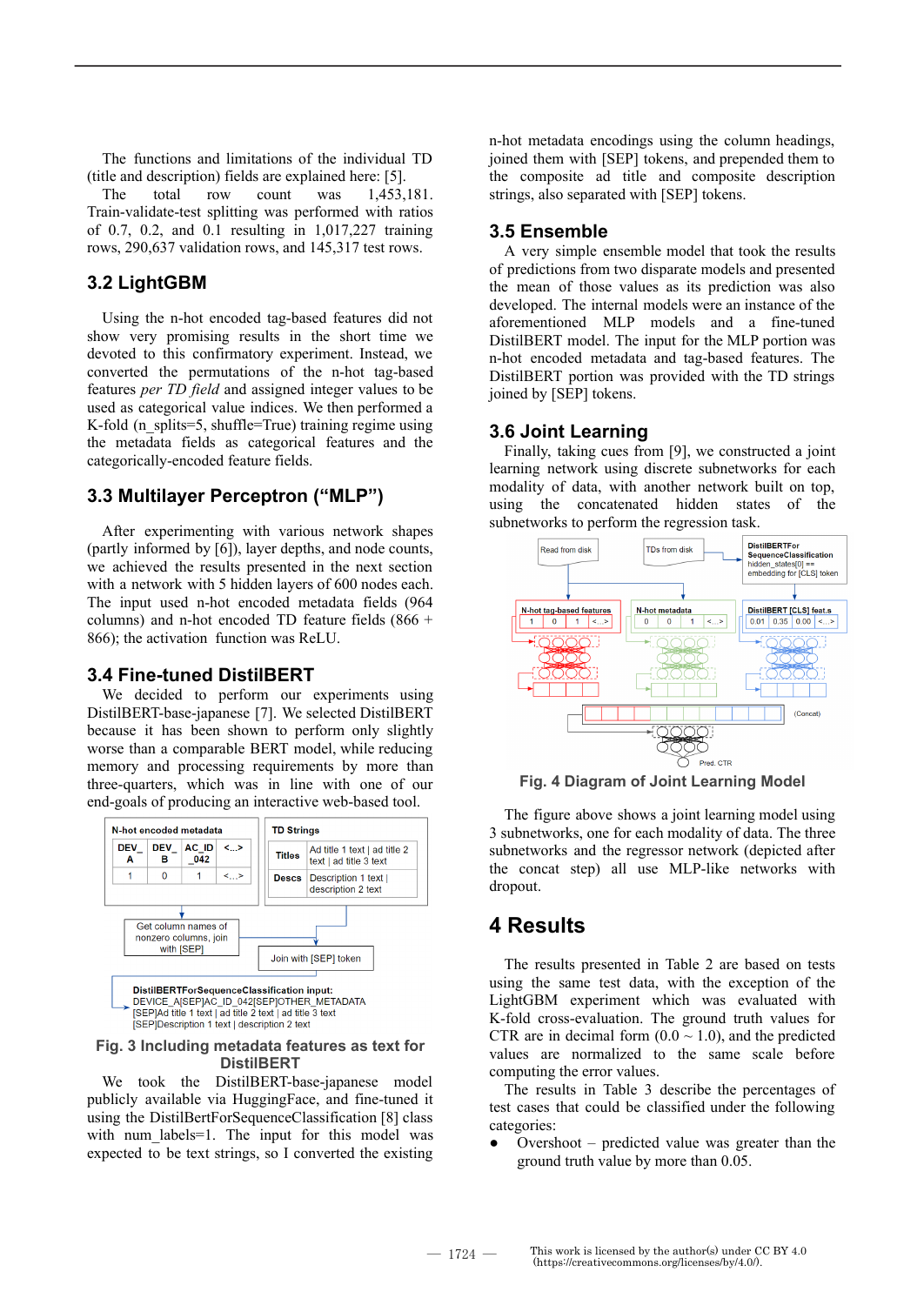- Undershoot predicted value was less than the ground truth value by more than 0.05.
- Acc. (tol  $.05$ ) the absolute difference between the predicted and ground truth values was less than or equal to 0.05. *This includes values categorized as VAcc*.
- VAcc. (tol  $.005$ ) the absolute difference between the predicted and ground truth values was less than or equal to 0.005.

|                                 | Corr.  | <b>MAELoss</b> | <b>RMSELoss</b> |
|---------------------------------|--------|----------------|-----------------|
| LightGBM                        | 0.7586 | 0.03000        | 0.05458         |
| MLP                             | 0.7547 | 0.02933        | 0.05428         |
| Fine-tuned<br><b>DistilBERT</b> | 0.7188 | 0.03543        | 0.05866         |
| Ensemble                        | 0.7863 | 0.03192        | 0.05065         |
| Joint Learning                  | 0.7660 | 0.03240        | 0.05257         |

**Table 2. Primary results comparison**

**Table 3. Secondary results comparison**

|                                                               | Over-<br>shoot | Under-<br>shoot | Acc.<br>(tol.05) | VAcc.<br>(tol.005) |  |  |
|---------------------------------------------------------------|----------------|-----------------|------------------|--------------------|--|--|
| LightGBM                                                      | 4.09%          | 12.37%          | 83.54%           | 23.49%             |  |  |
| MLP                                                           | 4.71%          | 10.90%          | 84.49%           | 23.23%             |  |  |
| Fine-tuned<br><b>DistilBERT</b>                               | 12.31%         | 8 79%           | 78.90%           | 15.95%             |  |  |
| Ensemble                                                      | 10.47%         | 8.27%           | 81.26%           | 15.14%             |  |  |
| Joint Learning                                                | 9.73%          | 9.06%           | 81.21%           | 16.47%             |  |  |
| <i><u>M.Corresponding graphs included in the Annandiv</u></i> |                |                 |                  |                    |  |  |

※Corresponding graphs included in the Appendix.

#### **4.1 Discussion**

Our intention with the LightGBM experiment was to provide some baseline for the level of accuracy we can expect using our features. Though it performed well, the reduction of dimensions through categorical encoding of the permutations of the features leaves some doubt as to how it will behave with out-of-distribution patterns.

Based on the coefficient of correlation, the ensemble model performs the best. However, if we consider the distribution of accurate predictions, it is edged out by the MLP approach.

On a side note, we also tried an ensemble model where the DistilBERT submodel was finetuned with both metadata and TD strings – the very same model that performed best in our Fine-tuned DistilBERT experiments. However, it ended up bringing the performance of the ensemble model down significantly (corr. 0.6873, MAELoss 0.03935, RMSELoss: 0.06284).

The apparent non-linear relationship between coefficient of correlation and loss values (also evidenced by differences in Table 3) may be attributed to the inherently lopsided distribution of our data. Almost 93% of our test data had ground truth CTRs of less than or equal to 0.2 (20%), and the models that tended to do well in this range tended to do less well with instances where the ground truth CTR was higher, leading to lower overall coefficients of correlation.

#### **4.2 Further Research**

Note that the experiments as described above are the best results we achieved thus far for their respective paradigms. In particular, we feel that more experimentation can be performed with joint learning to achieve better results.

Additionally, I also feel that there must be other network structures that are more befitting of the dense, continuous values of the DistilBERT-based (and other BERT-based) features. So far, I've implemented MLP-like networks to make comparison with the other paradigms relatively simple, but considering the fundamental differences in the kind of features involved, I feel that greater expressivity can be preserved through the use of alternative activation functions and node distributions.

Additional work on different combinations of modalities in the ensemble and joint learning approaches may also lead to more optimal configurations.

Comparative experiments using embeddings from n-gram, skip-gram and CBOW feature generators may also be useful in examining the power of our approach, although systems using such may be more computationally intensive due to the curse of dimensionality.

Some insight may also be gained by comparing the computational costs and requirements of the different approaches, especially since we intend to deploy them in real-time applications where responsiveness is a strong requirement.

Finally, we are preparing to see if the same approach can be transferred to other ad formats, especially considering that the ad format that our data was in is about to be sunsetted.

#### **4.3 Conclusion**

In this paper we have shown that a sufficiently comprehensive set of simple handcrafted features can be used to parameterize text ads for the purpose of predicting click-through rates.

Additionally, the handcrafted features are directly translatable into human-readable labels, providing greater transparency and explainability than when using generalized language models like DistilBERT. This explainability can be particularly useful in providing feedback for end-users who use our system to augment and accelerate their creative workflows.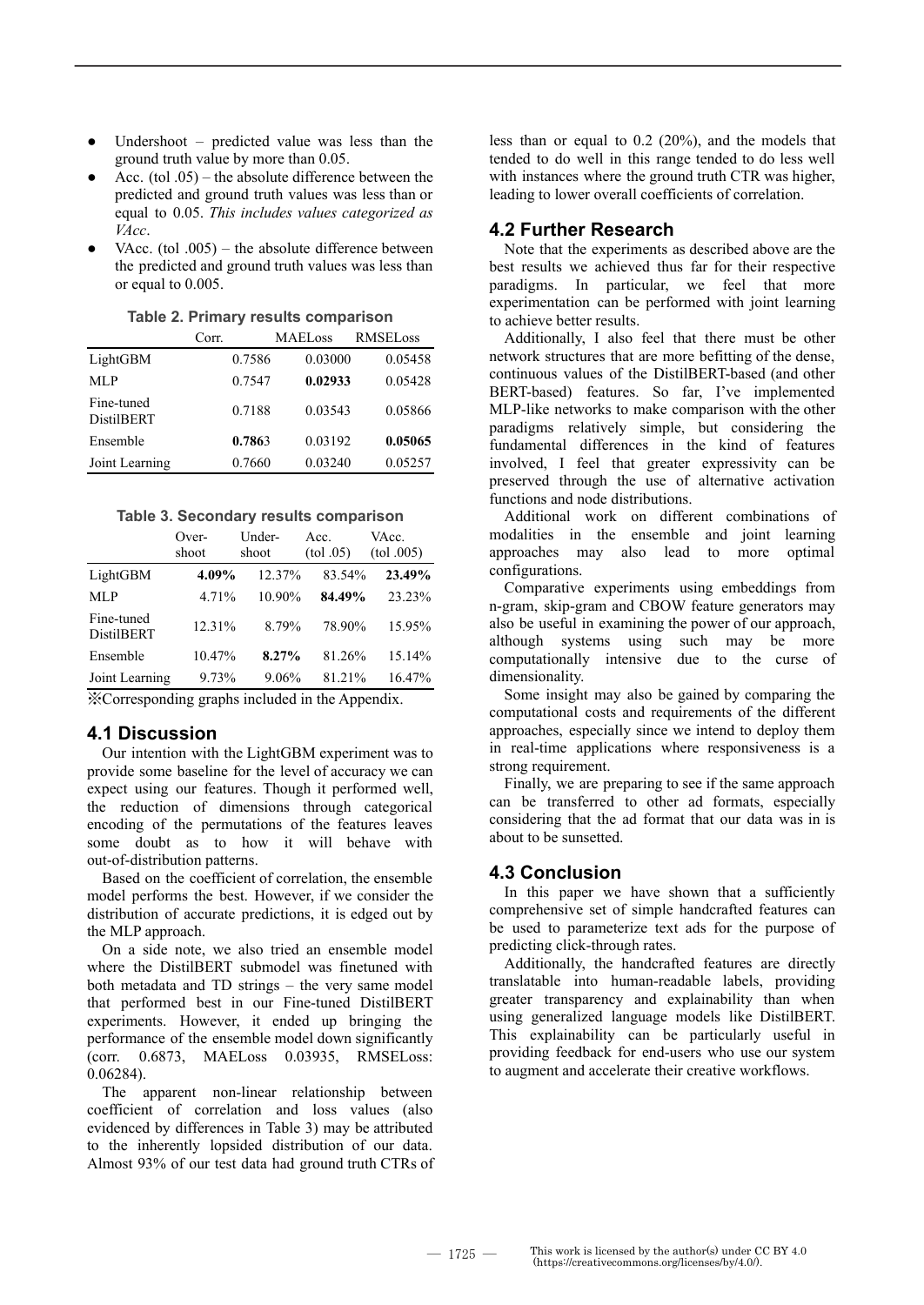# **Acknowledgements**

I would like to thank my colleagues at Opt, Inc. for their feedback and support; especially to the members involved in a previous project that resulted in the creation of the tag schema I used as the basis of this entire endeavor. I would also to thank, specifically:

- 田中宏明 Tanaka Hiroaki, my manager, for keeping me on track and general support.
- 栗飯原俊介 Aihara Shunsuke, for providing guidance and insights throughout the entire project.
- 岩田大地 Iwata Daichi, who helped me directly by performing EDA and implementing the LightGBM experiment.

# **References**

- 1. Automatic Generation of Title and Description Texts for Sponsored Search Ads. **Baba Jun, Iwazaki Yuki, Itsuki Sugio, Kitade Kosuke, and Fukushima Takeshi**. The 29th Annual Conference of the Japanese Society for Artificial Intelligence, 2015.
- 2. Data description of Criteo dataset. (Online) (Last accessed 2021-01-07). https://www.kaggle.com/c/criteo-display-ad-challeng e/data
- 3. Data description of Avazu dataset. (Online) (Last accessed 2021-01-07). https://www.kaggle.com/c/avazu-ctr-prediction/data.
- 4. Digital Marketing In A Cookie-Less Internet. **Juneau Todd**. (Online) (Last accessed 2022-01-07). https://www.forbes.com/sites/forbesagencycouncil/2 020/05/18/digital-marketing-in-a-cookie-less-internet /?sh=d323da721e2d
- 5. About expanded text ads. (Online) (Available as of 2021-12-16). https://support.google.com/google-ads/answer/70565  $44$ ?hl=en
- 6. DeepFM: A Factorization-Machine based Neural Network for CTR Prediction. **Guo Huifeng, Tang Ruiming Tang, Ye Yunming, Li Zhenguo, He Xiuqiang**. Proceedings of the Twenty-Sixth International Joint Conference on Artificial Intelligence, 2017, 1725-1731.
- 7. BANDAI NAMCO Research Inc. DistilBERT-base-jp on GitHub (Online) (Last accessed 2022-01-07). https://github.com/BandaiNamcoResearchInc/DistilB ERT-base-jp
- 8. —. DistilBERT on HuggingFace. (Online) (Last accessed 2022-01-07). https://huggingface.co/docs/transformers/model\_doc/ distilbert#transformers.DistilBertForSequenceClassif ication

9. Click-Through Rate Prediction of Online Banners Featuring Multimodal Analysis. **Xia Bohui, Seshime Hiroyuki, Wang Xueting, and Yamasaki Toshihiko**. International Journal of Semantic Computing, 2020, Vol. 14 No. 1, 71-91.